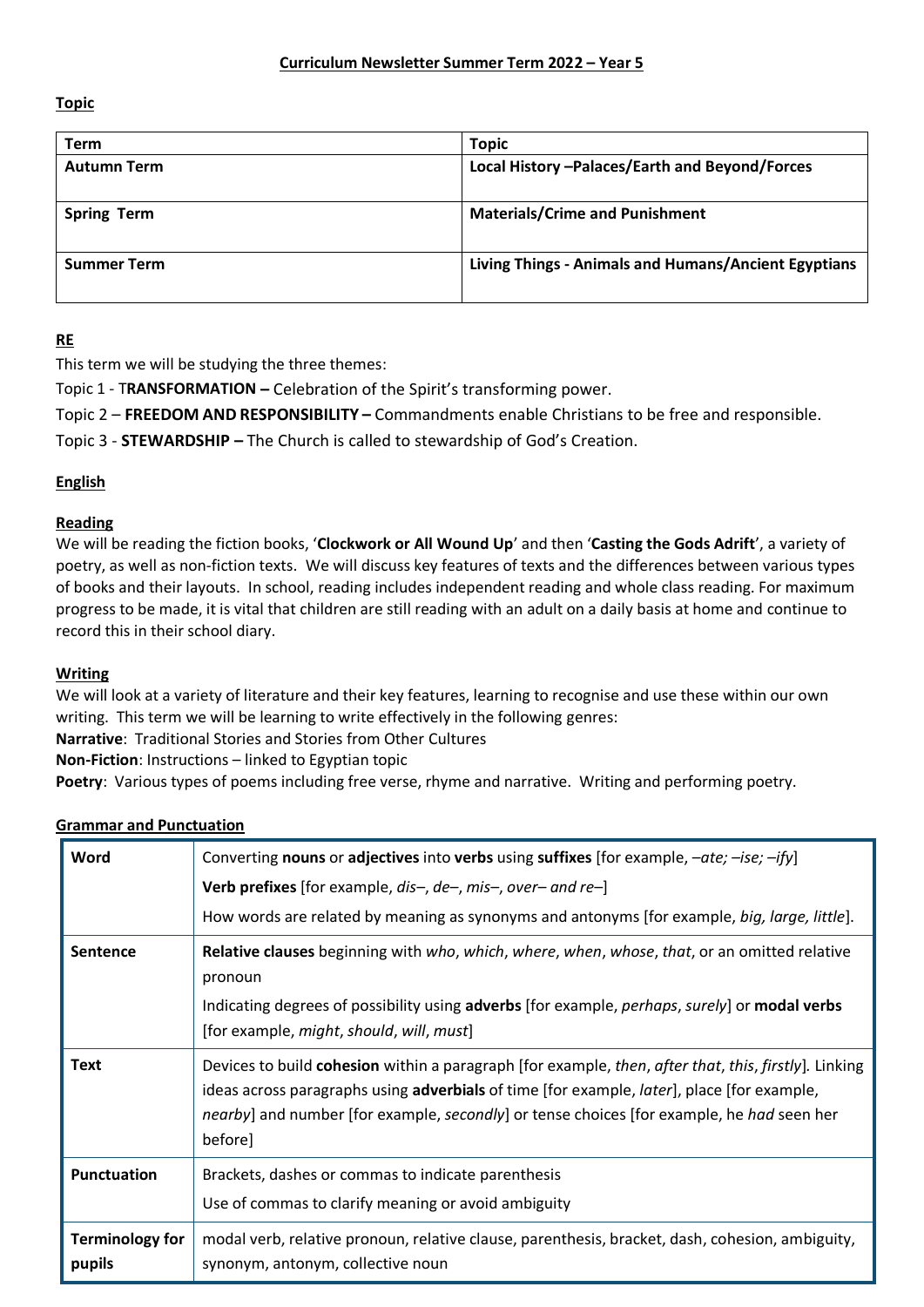## **Mathematics**

The 2014 National Curriculum for mathematics aims to ensure that all pupils:

- become **fluent** in the fundamentals of mathematics, including through varied and frequent practice with increasingly complex problems over time, so that pupils have conceptual understanding and are able to recall and apply their knowledge rapidly and accurately to problems
- **reason mathematically** by following a line of enquiry, conjecturing relationships and generalisations, and developing an argument, justification or proof using mathematical language
- can **solve problems** by applying their mathematics to a variety of routine and non-routine problems with increasing sophistication, including breaking down problems into a series of simpler steps and persevering in seeking solutions.

#### **Summer 1:**

- Read, write, order and compare numbers to at least 500,000 and determine the value of each digit.
- Count forwards or backwards in steps of powers of 10 for any given number up to 1 000 000.
- Round any number up to 500 000 to the nearest 10, 100, 1000, 10,000 and 100,000
- Solve number problems and practical problems that involve all of the above.
- Interpret negative numbers in context.
- Count forwards and backwards with positive whole numbers, including zero.
- Read Roman numerals to 1000(M) and recognise years written in Roman numerals.
- Solve problems involving units of time.
- Measure and calculate the perimeter of composite rectilinear shapes in centimetres and metres.
- Use the properties of rectangles to deduce related facts and find missing lengths and angles.
- Calculate and compare the area of rectangles.
- Identify multiples and factors, including all factor pairs, and common factors of two numbers.
- Estimate the volume of cuboids.
- Read, write, order and compare numbers to at least 1 000,000 and determine the value of each digit.
- Round any number up to 1 000 000 to the nearest 10, 100, 1000, 10,000 and 100,000.
- Compare and order fractions whose denominators are all multiples of the same number.
- Recognise mixed numbers and improper fractions and convert one form to the other.
- Recognise and use thousandths and relate them to tenths, hundredths and decimal equivalents.
- Round decimals with two decimal places to the nearest whole number and to one decimal place.
- Read, write, order and compare numbers with up to three decimal places.

#### **Summer 2:**

- Add and subtract numbers mentally with increasingly large numbers.
- Add and subtract whole numbers with more than four digits, including formal written methods.
- Solve addition and subtraction multi-step problems in contexts, deciding which operation and methods to use and why.
- Convert between different units of metric measure.
- Use addition and subtraction to solve problems involving measurement.
- Solve problems involving time.
- Recognise mixed numbers and improper fractions and convert one form to the other.
- Add and subtract fractions with the same denominator.
- Start to solve comparison, sum and difference problems using information in a line graph.
- Compare and order fractions whose denominators are all multiples of the same number.
- Multiply fractions by whole numbers.
- Multiply and divide whole numbers and those involving decimals by 10, 100 and 1000.
- Read and write decimal numbers as fractions.
- Recognise and use thousandths and relate them to tenths, hundredths and decimal equivalents.
- Recognise the per cent symbol and understand that per cent relates to 'number of parts per hundred' and

write percentage as a fractions with denominator 100, and as a decimal.